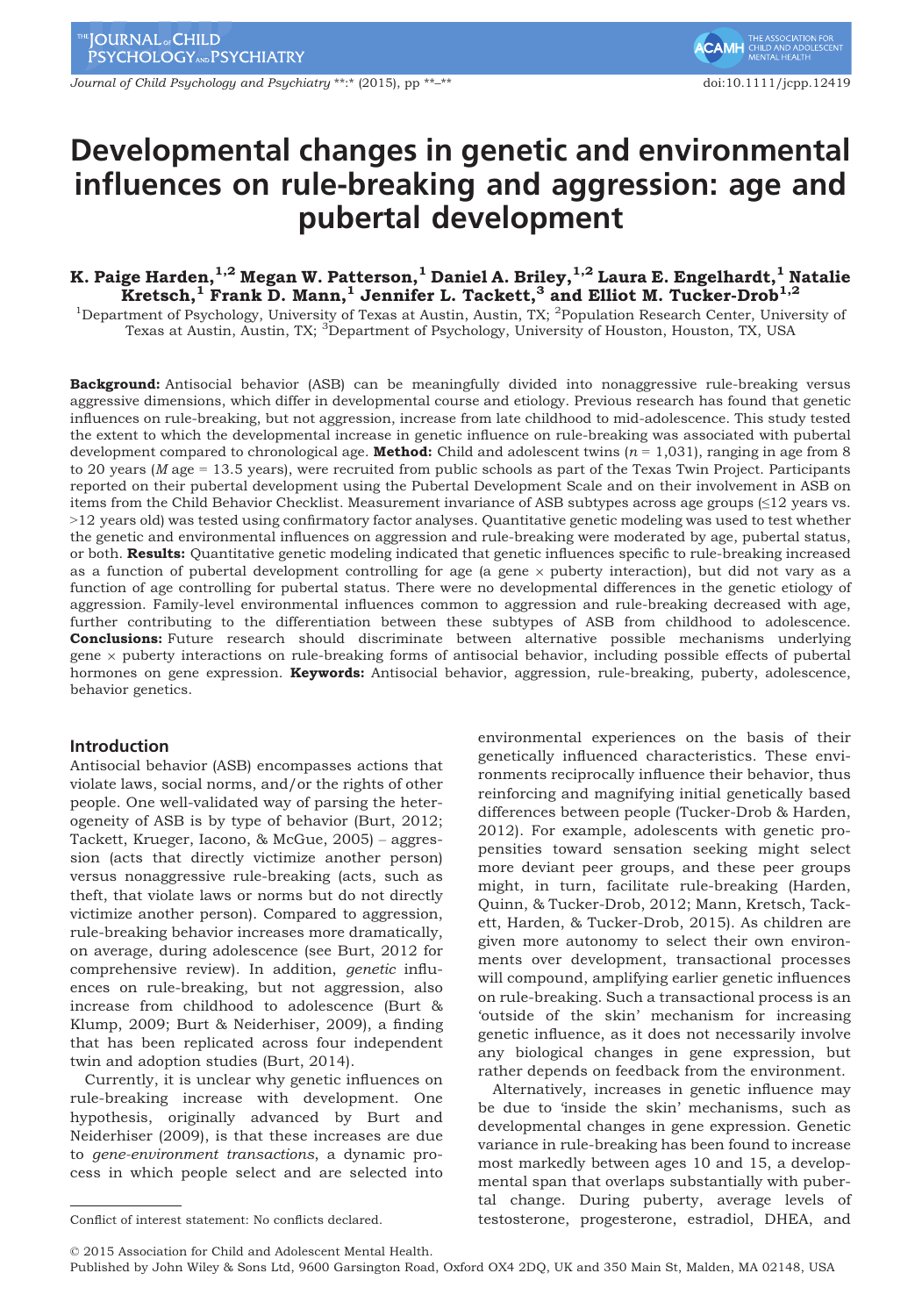DHEA-S increase in both sexes (Biro, Lucky, Huster, & Morrison, 1995; Granger, Schwartz, Booth, & Arentz, 1999). These adrenal and gonadal hormones can directly affect gene expression via binding to DNA-transcription factors that are distributed throughout the central nervous system (Nilsson & Gustafsson, 2000; Witt, 2007). It is therefore possible that the neuroendocrine changes of puberty lead to changes in gene expression.

No previous twin study has directly examined puberty as a potential moderator of the genetic etiology of ASB subtypes, but a few previous studies provide evidence that supports the plausibility of this hypothesis. First, among adolescent girls, genes related to earlier pubertal timing contribute to genetic variance in rule-breaking and aggressive forms of ASB (Harden & Mendle, 2012) – indicating that there is a source of genetic variance in ASB not relevant before the onset of puberty. Second, among adult men, testosterone levels were found to interact with MAOA genotype in predicting antisocial personality disorder symptoms, with the largest differences between genotypes evident among men with higher testosterone levels (Sjöberg et al., 2008). This result is consistent with the hypothesis that gonadal hormones may exacerbate genotypic differences, although the study has not yet been independently replicated and must therefore be considered preliminary. Finally, providing more general evidence that puberty may be critical for developmental transitions in genetic effects, previous twin research on gene  $\times$  puberty interactions has found evidence that genetic influences on eating disorder behaviors are higher among girls with more advanced pubertal status and higher estradiol levels (Klump, Keel, Sisk, & Burt, 2010; Klump et al., 2012).

The transition from childhood to adolescence thus involves a complex array of both social and biological changes that may contribute to increasing genetic influence on ASB, via both 'outside the skin' and 'inside the skin' mechanisms. As an initial step toward understanding these mechanisms, this study uses a sample of child and adolescent twin pairs to examine both puberty and age as moderators of genetic influences on aggression and rule-breaking behaviors.

# Methods

# **Participants**

Twins were identified and recruited from public school rosters as part of the Texas Twin Project (Harden, Tucker-Drob, & Tackett, 2013). The analytic sample consisted of  $n = 1,031$ twins nested within 547 pairs from 504 unique families. (One family had two sets of twins. Additionally, there were 21 sets of triplets, each of which contributed three pairwise combinations per family.) Participants ranged in age from 7.9 to 20.1 years ( $M = 13.5$ ,  $SD = 2.9$ ). Most participants (72%) were between the ages of 10 and 16, 11% were <10 years old, and

only 3% were >18 years old. Sixty-eight percent of twins were non-Hispanic White, 20% were Hispanic/Latino, 10% were African American, and the remaining 2% were another race/ ethnicity. Using maternal education as a metric of socioeconomic status, 12% of mothers had a high school diploma or less than a high school education, 29% had some college or vocational school, 29% had a college degree, 31% had some education beyond a college degree.

#### Procedure

Details regarding identification of potential twin families are given in Harden et al. (2013). Participants who were currently in grades 3 through 12, or had finished high school within the last 3 months, were recruited to participate in an in-laboratory study. All recruitment, consent, and study procedures received ethics approval from the university Institutional Review Board. Each twin was assessed in a separate room by a different research assistant. Potentially sensitive survey questions were computer-administered.

#### Measures

Zygosity. All opposite-sex pairs were classified as dizygotic (DZ). Zygosity for same-sex twin pairs was determined based on responses to survey items regarding twins' physical similarity (e.g. facial appearance) and the frequency with which the twins are/would be mistaken for one another. These items were completed by a parent and at least two research assistants; twins ages 14 and older also provided self-reports. Zygosity items were entered into a latent class analysis (LCA). LCA of questionnaire zygosity data has been shown to have a classification error rate of  $>1\%$ , as compared to classification using genotyping (Heath et al., 2003). Final zygosity classifications were as follows: 178 monozygotic (MZ) pairs (96 female; 82 male) and 369 DZ pairs (93 female, 102 male, and 174 opposite-sex).

Antisocial behaviors. Antisocial behaviors were assessed using youth self-report on an abbreviated set of 25 items from the Child Behavior Checklist (Lizotte, Chard-Wierschem, Loeber, & Stern, 1992). Nonaggressive rule-breaking behaviors (e.g. 'I break rules at home, school or elsewhere') and aggressive behaviors (e.g. 'I physically attack people') were rated on a 3-point scale ranging from  $0 = Not$  True to  $2 = Very$ True or Often True. Construction of scale scores was informed by measurement invariance analyses, and scale scores were residualized for potential confounds (see 'Behavior genetic models' in the Results section).

Pubertal development. Pubertal development was assessed using the Pubertal Development Scale (PDS; Petersen, Crockett, Richards, & Boxer, 1988). Both males and females responded to items about growth in height, growth of body hair, and skin changes (such as pimples). Males also rated growth of facial hair and deepening of voice, whereas females rated breast growth and whether they had begun to menstruate. Items were rated on a 4-point scale ranging from  $1 = Not Yet Begun to Change to 4 = Finished Changing, and the$ menstruation item was recoded to be consistent with the 4-point scale ( $No = 1$ ,  $Yes = 4$ ). Fifty-six percent of the females reported having begun menstruation. An average of the reports on the five items was calculated, resulting in a pubertal development score ranging from 1 to 4. Boys' average pubertal development score  $(M = 2.42, SD = 0.83)$  was slightly lower than girls' ( $M = 2.76$ ,  $SD = 0.94$ ). Pubertal development was highly correlated with age ( $r = .76$ ). Figure S1 in the supporting information (available online) illustrates the distribution of pubertal development at each age, separately by sex. Twin pair

© 2015 Association for Child and Adolescent Mental Health.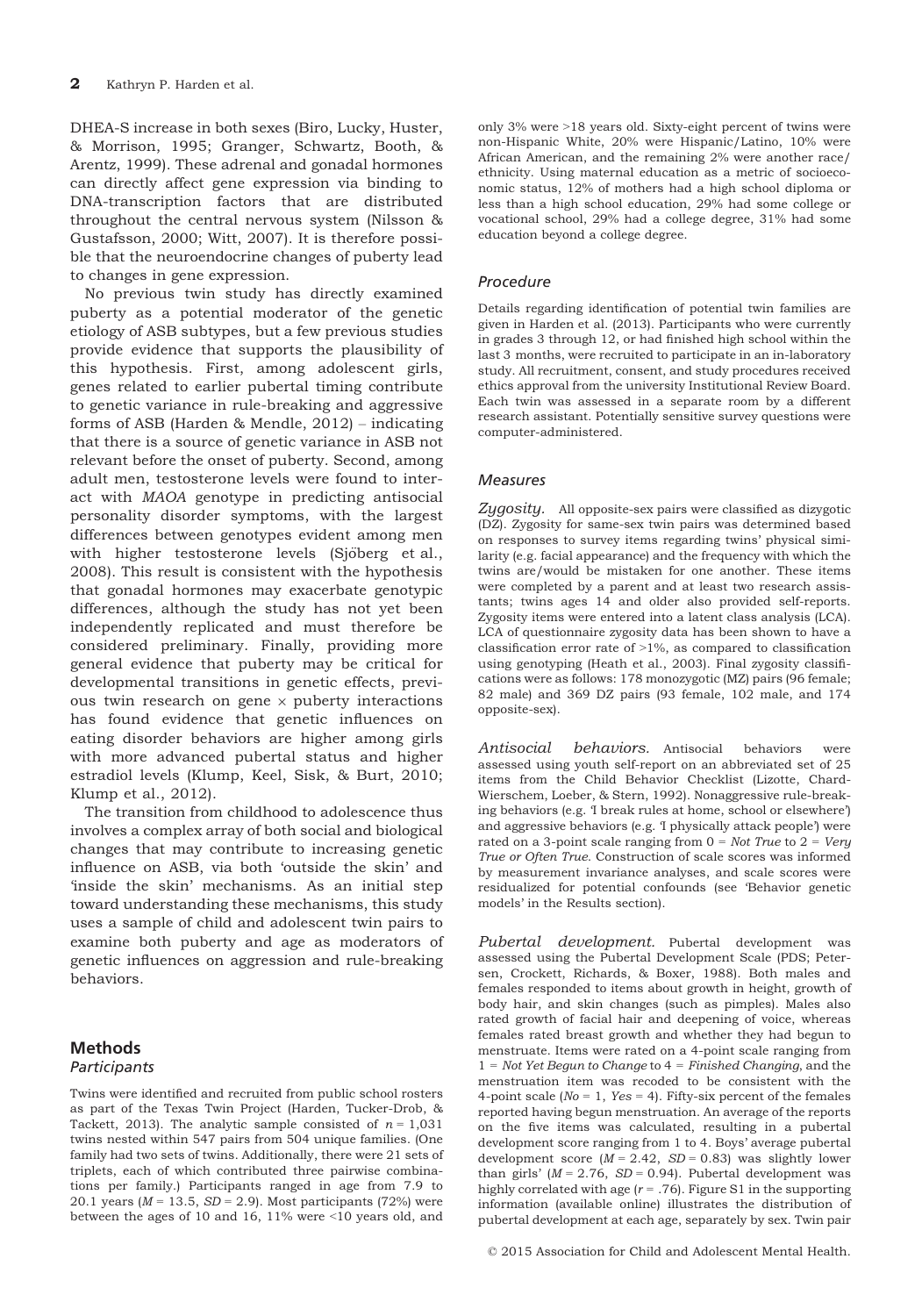correlations for pubertal development were substantial in both MZ ( $r = .78$ ) and DZ ( $r = .67$ ) pairs.

#### **Results**

All analyses were conducted using Mplus version 7.1 (Muthén & Muthén, 1998–2012). The complex sampling option was used to correct results for nonindependence of twins within pairs (in phenotypic analyses) and nonindependence of multiple pairs within the same family (in behavioral genetic analyses).

#### Exploratory and confirmatory factor analyses

We first conducted an exploratory factor analysis (EFA) to evaluate which items loaded onto the rulebreaking versus aggressive dimensions in our sample. $^1$  The fit of a one-factor EFA solution was marginal  $(\chi^2 = 933.42, \quad df = 275, \quad p < .001,$ RMSEA = .049, CFI = .857, TLI = .844), whereas a two-factor solution fit the data well ( $\chi^2$  = 630.69,  $df = 251$ ,  $p < .001$ , RMSEA = .039, CFI = .917, TLI = .901).<sup>2</sup> Based on the two-factor EFA solution, we specified a CFA model of rule-breaking and aggression, in which the latent rule-breaking and aggression factors were correlated and were regressed on sex, age, age-squared, African American race, Hispanic/Latino ethnicity, and pubertal status. This model fit the data well  $\chi^2$  = 897.48,  $df = 412$ ,  $p < .001$ , RMSEA = .035, CFI = .908, TLI = .900). Factor loadings, factor correlations, and regression coefficients for this model are summarized in Table 1. Males reported higher rulebreaking and aggressive behavior. Rule-breaking increased with age. In contrast, aggression decreased with age, although this effect was not significantly different than zero. Compared to Whites, Latino and African American youth reported higher rule-breaking, and African American youth reported higher aggression. There were no significant main effects of pubertal status.

#### Behavior genetic models

Prior to fitting behavioral genetic models, we conducted a series of measurement invariance models that examined whether the measures of rule-breaking and aggression were invariant across age, because lack of measurement invariance could bias estimates of genetic and environmental influence (Tucker-Drob, Harden, & Turkheimer, 2009). Measurement invariance analyses and results are described in the Appendix S1. Loadings were invariant, indicating that the CBCL items were equivalently sound indicators of the underlying latent factors in children versus adolescents. In contrast, thresholds were not invariant, indicating that age differences in how frequently certain antisocial behaviors were endorsed were not all mediated through the effects

Table 1 Standardized parameter estimates from CFA of rule-breaking and aggression

|                               | Aggression<br>factor | Rule-breaking<br>factor |
|-------------------------------|----------------------|-------------------------|
| <b>CBCL</b> items             |                      | <b>Factor</b> loadings  |
| I physically attack people    | $.76***$             |                         |
| I threaten to hurt people     | $.75***$             |                         |
| I destroy things              | $.66***$             |                         |
| belonging to others           |                      |                         |
| I get in many fights          | $.66***$             |                         |
| I scream a lot                | $.66***$             |                         |
| I am mean to others           | $.65***$             |                         |
| I destroy my own things       | $.62***$             |                         |
| I tease others a lot          | $.62***$             |                         |
| I have a hot temper           | $.59***$             |                         |
| I argue a lot                 | $.54***$             |                         |
| I brag                        | $.46***$             |                         |
| I am stubborn                 | $.44***$             |                         |
| I talk too much               | $.37***$             |                         |
| I disobey at school           |                      | $.81***$                |
| I break rules at home,        |                      | $.79***$                |
| school, or elsewhere          |                      |                         |
| I steal from places           |                      | $.74***$                |
| other than home               |                      |                         |
| I disobey my parents          |                      | $.72***$                |
| I steal at home               |                      | $.68***$                |
| I swear or use dirty language |                      | $.64***$                |
| I cut classes or skip school  |                      | $.64***$                |
| I lie or cheat                |                      | $.64***$                |
| I hang around kids            |                      | $.61***$                |
| who get in trouble            |                      |                         |
| I run away from home          |                      | $.59***$                |
| I set fires                   |                      | $.57***$                |
| I don't feel guilty after     |                      | $.34***$                |
| doing something I shouldn't   |                      |                         |

|                      | Factor correlation                  |          |  |
|----------------------|-------------------------------------|----------|--|
| Covariates           | $.70***$<br>Regression coefficients |          |  |
| Male                 | $.19*$                              | $.44***$ |  |
| African American     | $.53***$                            | $.43***$ |  |
| Latino               | .03                                 | $.26*$   |  |
| Age                  | $-.03$                              | $.05*$   |  |
| $\overline{Age}^2$   | $-.001$                             | .004     |  |
| Pubertal development | .11                                 | .09      |  |

Regression coefficients for all covariates except for pubertal development are standardized with respect to the latent rulebreaking and aggression factors only.  $* p < 0.05; ** p < .001.$ 

of age on the latent factor. We therefore constructed scale scores for behavioral genetic models as follows: First, the effects of  $sex$ , African-American race, Hispanic/Latino ethnicity, age, and age-squared were regressed out of each item using a Poisson regression model. $4 \text{ (Race/ethnicity and sex were)}$ partialled to prevent any results from being potential artifacts of group differences in pubertal development and/or ASB). The item-specific residuals were then summed for rule-breaking and aggression items separately; the sums were log-transformed to correct positive skew; and the resulting values were scaled to z-scores. Twin pair correlations for rule-breaking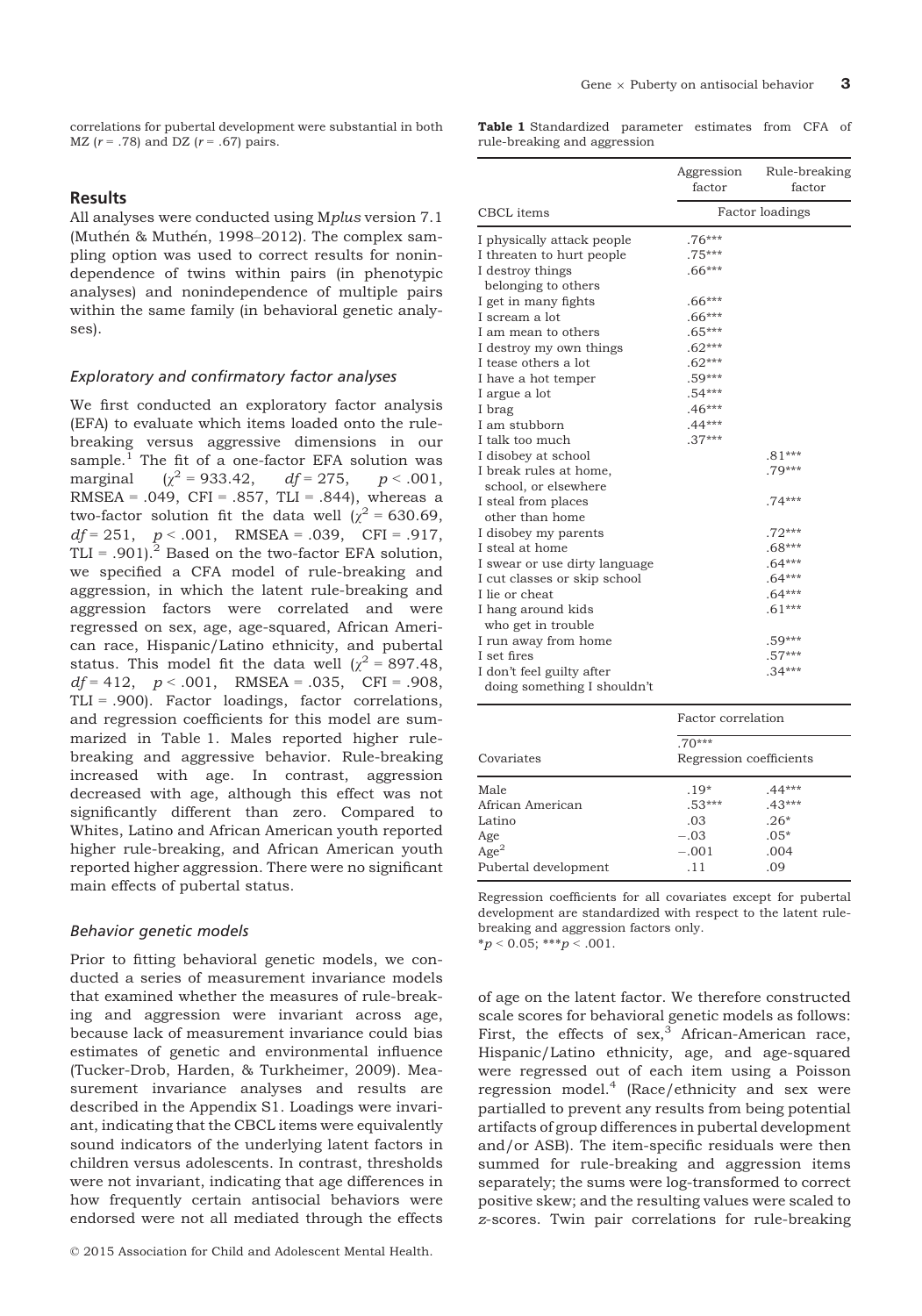were as follows:  $r_{\text{MZ}} = .54$ ,  $r_{\text{DZ}} = .26$ . Twin pair correlations for aggression were as follows:  $r_{\text{MZ}} = .38$ ,  $r_{\text{DZ}}$  = .20. The rule-breaking and aggression scores were not correlated with age, age-squared, pubertal development, or pubertal development-squared; therefore, the possibility of spurious interaction findings due to nonlinear effects of the moderators (Rathouz, Van Hulle, Rodgers, Waldman, & Lahey, 2008) is not a particular concern.

Using these scale scores, we fit a series of quantitative genetic models that decomposed variance shared between and unique to aggression and rule-breaking into additive genetic  $(A)$ , shared environmental  $(C)$ , and nonshared environmental (E) factors, as illustrated in Figure 1 (Neale & Maes, 2004). The model was parameterized as a bivariate common and specific factors model (Loehlin, 1996), in which one set of ACE factors contributed to both rule-breaking and aggression, and then two additional sets of ACE factors captured variance unique to each ASB subtype.

As a preliminary analysis, we tested whether the magnitude of the paths from the ACE components to the ASB phenotypes differed between males and females. A model that allowed these paths to differ between males and females fit no better than a model in which the ACE paths were constrained to be equal between sexes (scaled  $\chi^2$  difference test = 5.62,  $\Delta df = 9$ ,  $p = .78$ ). This is consistent with previous research suggesting that the average level of involvement in ASB, but not its etiology, differs between males and females (Rhee & Waldman, 2002). Results from the no-sex-moderation model are summarized in Table 2.

We next fit three sets of moderation models, in which the paths from the ACE components to the phenotypes were allowed to vary as a function of age, pubertal status, or both age and pubertal status (illustrated in Figure 1). The squares of the paths from the ACE components to the phenotypes quantify the variance in the phenotype that is due to

genetic and environmental differences, as a function of the moderator values (Purcell, 2002).

Moderation by age only. Results from an age moderation model are summarized in Table 2. Initial estimates indicated that the main effects and age interactions for the shared environmental components unique to rule-breaking and aggression were negligible; these parameters were subsequently fixed to zero to facilitate subsequent model convergence. Genetic variance specific to rule-breaking increased with age, whereas shared and nonshared environmental variance common to both aggression and rule-breaking decreased with age. The total modelimplied heritability of rule-breaking thus increased from 17% at age 8, to 40% at age 12, to 58% at age 16 (illustrated in the top panel of Figure 2). Neither genetic nor environmental influences specific to aggression showed any age-related changes. Overall, results from the age moderation model replicate previous research showing developmental increases in genetic influences on rule-breaking. The finding of decreased shared environmental overlap between rule-breaking and aggression is also consistent with previous meta-analytic results (Burt, 2013).

We then conducted a follow-up analysis to probe whether the moderating effects of age were consistent across the entire age range of the sample. Specifically, we fit a spline model that estimated two linear effects of age on the ACE paths: the effect of age in childhood (ages 8–12.9 years) and the effect of age in adolescence (ages 13–20 years). Notably, this model did not fit significantly better than a model in which the effects of age were constrained to be constant across childhood and adolescence (scaled  $\chi^2$  difference test = 11.29,  $\Delta df = 7$ , p = .13).

Model 2: Moderation by pubertal status only. Results from a puberty moderation model are summarized in Table 2. Initial estimates indicated that



Figure 1 Behavioral genetic model of rule-breaking and aggression.  $A =$  Additive genetic.  $C =$  Shared environmental.  $E =$  Nonshared environmental. Only one twin per pair shown.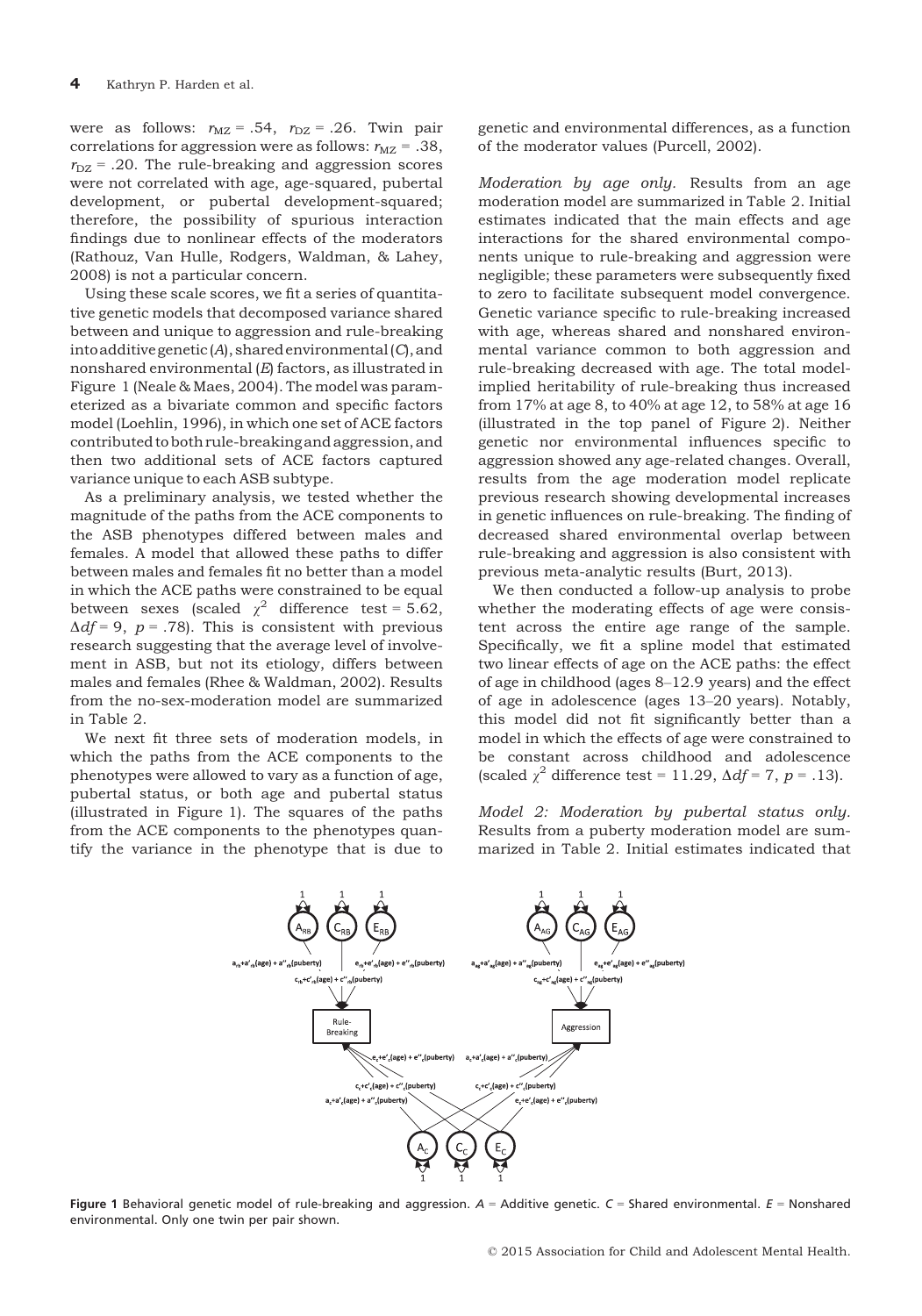|                                                                                                                                                                                                                                                                                                                                                                                                                                                                                                                                                                                                                                                                                                                                                                                                                                                                                                                                                                                          | No moderation                                                                                                                                                                                                       | Age moderation                                                                                                                                                                                                                                                                                                                                                                   | Puberty moderation                                                                                                                                                                                                                                                                                                                 | Age + puberty moderation (Full)                                                                                                                                                                                                                                                                                                                                                                                                                                                                                                                                                                                                    | Age + puberty moderation (Trimmed)                                                                                                                                                                                                                                                                                                                                                                                                                                 |
|------------------------------------------------------------------------------------------------------------------------------------------------------------------------------------------------------------------------------------------------------------------------------------------------------------------------------------------------------------------------------------------------------------------------------------------------------------------------------------------------------------------------------------------------------------------------------------------------------------------------------------------------------------------------------------------------------------------------------------------------------------------------------------------------------------------------------------------------------------------------------------------------------------------------------------------------------------------------------------------|---------------------------------------------------------------------------------------------------------------------------------------------------------------------------------------------------------------------|----------------------------------------------------------------------------------------------------------------------------------------------------------------------------------------------------------------------------------------------------------------------------------------------------------------------------------------------------------------------------------|------------------------------------------------------------------------------------------------------------------------------------------------------------------------------------------------------------------------------------------------------------------------------------------------------------------------------------|------------------------------------------------------------------------------------------------------------------------------------------------------------------------------------------------------------------------------------------------------------------------------------------------------------------------------------------------------------------------------------------------------------------------------------------------------------------------------------------------------------------------------------------------------------------------------------------------------------------------------------|--------------------------------------------------------------------------------------------------------------------------------------------------------------------------------------------------------------------------------------------------------------------------------------------------------------------------------------------------------------------------------------------------------------------------------------------------------------------|
| Age centered at 14 and pubertal status centered at 1. Rule-breaking<br>Variance common to RB and AGG<br>Puberty interaction $(a_{rb}^{\prime\prime})$<br>Puberty interaction $(a_{\rm ag}^{\phantom{\rm u}})$<br>Puberty interaction $(e_{\mathbf{a}\mathbf{g}})^n$<br>Puberty interaction $(e_{\rm rb}^{\phantom{\dagger}})$<br>Puberty interaction $(a_c'')$<br>Puberty interaction $(e''_c)$<br>Puberty interaction $(c''_c)$<br>Variance Unique to AGG<br>Age interaction $(a_{\rm ag})$<br>Age interaction $(a_{rb})$<br>Age interaction $(e_{ag})$<br>Age interaction $(e_{rb})$<br>Age interaction $(a_c)$<br>Age interaction $(e_c)$<br>Age interaction $(c_c)$<br>Variance Unique to RB<br>Main effect of A $(a_{\rm ag})$<br>Main effect of A $(a_{rb})$<br>Main effect of E $(e_{ag})$<br>Main effect of C (C <sub>rb</sub> )<br>Main effect of E $(e_{rb})$<br>Main effect of C $(c_{\rm ag})$<br>Main effect of A $(a_c)$<br>Main effect of C (cc)<br>Main effect of E (ec) | $.001 (-0.002, 0.003)$<br>$.14 (-0.51, 0.80)$<br>$.43***$ $(0.32, 0.54)$<br>.55*** (0.32, 0.77)<br>$.47***$ $(0.35, 0.60)$<br>$.23*(0.02, 0.45)$<br>.00(0.00, 0.00)<br>$.52***$ (0.43, 0.61)<br>.66*** (0.58, 0.73) | $-0.08***$ (-0.13, -0.03)<br>$.65***$ (0.57, 0.72)<br>- $.02$ (-0.04, 0.004)<br>$-.03*(-0.06, 0.00)$<br>$-0.04, 0.03$<br>$.43***$ (0.34, 0.52)<br>50*** (0.38, 0.61)<br>.48*** (0.36, 0.61)<br>$52***$ (0.43, 0.61)<br>$0.05*(0.01, 0.10)$<br>$.02 (-0.04, 0.08)$<br>$.07 (-0.19, 0.32)$<br>$.23*(0.02, 0.44)$<br>$.02 (-0.1, 0.05)$<br>$\overline{\circ}$<br>$\overline{\circ}$ | $-.20***(-0.35,-0.05)$<br>$-.04 (-0.14, 0.06)$<br>$-0.04$ $(-0.23, 0.15)$<br>$-.06 (-0.14, 0.03)$<br>$-.04 (-0.11, 0.03)$<br>72*** (0.57, 0.87)<br>52*** (0.22, 0.82)<br>58*** (0.40, 0.77)<br>51*** (0.33, 0.69)<br>$.28 (-0.07, 0.64)$<br>$.08 (-0.08, 0.24)$<br>$.36 (-0.02, 0.74)$<br>$.13*(0.01, 0.26)$<br>$.27*(0.02, 0.52)$ | (RB) and aggression (AGG) scores standardized. 95% confidence intervals in parentheses.<br>$-.24**$ (-0.41, -0.07)<br>$-26*(-0.52, -0.01)$<br>.05 $(-0.39, 0.50)$<br>$.09* (-0.17, -0.02)$<br>$.13 (-0.13, 0.39)$<br>$.38*(0.002, 0.76)$<br>$-23 (-0.15, 0.60)$<br>$-0.001 (-0.07, 0.07)$<br>.14 (-0.03, 0.32)<br>$(20 (-0.49, 0.88))$<br>$-0.02 (-0.11, 0.08)$<br>$0.02 (-0.37, 0.40)$<br>$-0.02(-0.06, 0.02)$<br>$002 (-0.14, 0.15)$<br>$-0.02(-0.08, 0.04)$<br>$.02 (-0.18, 0.22)$<br>$.65***$ $(0.39, 0.91)$<br>$.91***$ (0.60, 1.23)<br>.85*** (0.48, 1.22)<br>$.12**$ (0.04, 0.20)<br>$.08**$ (0.01, 0.15)<br>$\overline{a}$ | $-.32**$ (-0.54, -0.10)<br>$-.22**$ (-0.35, -0.08)<br>$-.05 (-0.10, 0.01)$<br>$.45***$ (0.36, 0.54)<br>.66*** (0.59, 0.73)<br>$81***$ (0.49, 1.14)<br>$.14***$ (0.08, 0.20)<br>$87***$ (0.62, 1.12)<br>$.36***$ $(0.16, 0.57)$<br>$.07**$ (0.02, 0.11)<br>$.25*(0.05, 0.45)$<br>$.25*(0.03, 0.47)$<br>$.14*(0.03, 0.25)$<br>$\overline{O}$<br>$\overline{\Omega}$<br>$\overline{\Omega}$<br>$\overline{O}$<br>$\overline{O}$<br>$\overline{C}$<br>$\overline{\Xi}$ |
| $*p < .05; **p < .01; **p < .001$                                                                                                                                                                                                                                                                                                                                                                                                                                                                                                                                                                                                                                                                                                                                                                                                                                                                                                                                                        |                                                                                                                                                                                                                     |                                                                                                                                                                                                                                                                                                                                                                                  |                                                                                                                                                                                                                                                                                                                                    |                                                                                                                                                                                                                                                                                                                                                                                                                                                                                                                                                                                                                                    |                                                                                                                                                                                                                                                                                                                                                                                                                                                                    |

Table 2 Parameter estimates from behavior genetic models Table 2 Parameter estimates from behavior genetic models

© 2015 Association for Child and Adolescent Mental Health.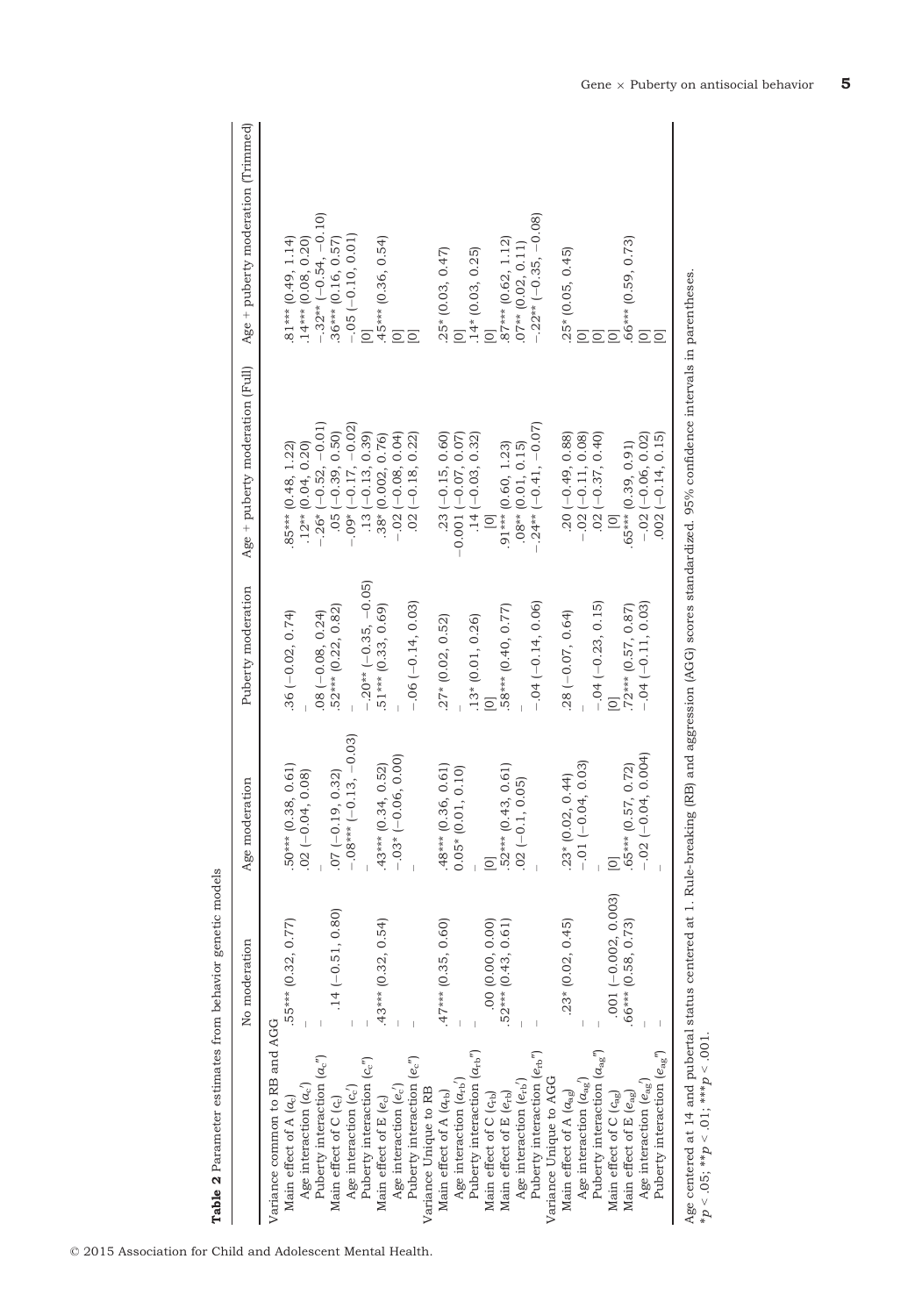

Figure 2 Age- and puberty-related differences in genetic and environmental influences on rule-breaking. Figure based on parameters from 'Age Moderation' (top panel) and 'Puberty Moderation' (bottom panel) models summarized in Table 2. Results do not control for interactions with other moderator. Areas represent the proportion of total variance in rule-breaking (both shared with and unique from aggression) due to additive genetic (A), shared environmental (C), and nonshared environmental  $(E)$  influences. The proportion of variance due to  $A$  is the heritability. Values in parentheses under the X axis represent the median level of pubertal development at each age (top panel) and the median age at each level of pubertal development (bottom panel).

the shared environmental components unique to rule-breaking and aggression were zero; these parameters were subsequently fixed to zero to facilitate model convergence. The pattern of results was nearly identical to what was observed for the agemoderation model: genetic variance specific to rulebreaking increased with pubertal development, whereas shared environmental variance common to both aggression and rule-breaking decreased. As illustrated in the bottom panel of Figure 2, the total model-implied heritability of rule-breaking thus increased from 19% in pre-pubertal youth (PDS  $= 1$ ) to  $71\%$  in post-pubertal youth (PDS = 4). There were no puberty-related changes in variance specific to aggression.

To probe whether the moderating effects of pubertal status were constant across early versus late pubertal development, we fit a spline model that estimated two linear effects of pubertal development on the ACE paths: the effect of early pubertal development (PDS

score ranging from 1 to 2.5) and the effect of late pubertal development (PDS score ranging from 2.5 to 4.0). This model did not fit significantly better than a model in which the effects of pubertal development were constrained to be constant across both early and late pubertal development (scaled  $\chi^2$  difference test = 5.93,  $\Delta df = 7$ ,  $p = .55$ ).

Moderation by age and pubertal status. Results from a model in which both pubertal development and age were simultaneously entered as moderators are summarized in Table 2. Three sets of results are particularly noteworthy. First, the gene  $\times$  puberty interaction on rule-breaking was essentially unchanged compared to the puberty-moderation model ( $a'' = .143$  in age + puberty model vs. .133 in the puberty-only model). In contrast, the gene  $\times$  age interaction on rule-breaking was reduced to zero after entering puberty into the model  $\alpha' = -.001$ . The standard errors of both the puberty and age moderation effects, however, were larger when considered simultaneously than when entered separately, because age and pubertal development were highly correlated. Second, the moderating effect of age on shared environmental influences common to both rule-breaking and aggression was still evident in the full interaction model. Third, there were a number of interaction effects that were not apparent in a puberty-only or age-only moderation model; these might have been masked because puberty and age had opposing trends. Specifically, age was associated with increasing nonshared environmental influences specific to rule-breaking and with increasing genetic influences common to both rule-breaking and aggression, whereas pubertal development was associated with decreases in these same factors.

Finally, we fit a trimmed model that fixed parameters with p values greater than .10 in the full model to zero. This model did not fit significantly worse than the full interaction model (scaled  $\chi^2$  difference test = 8.32,  $\Delta df = 8$ ,  $p = .40$ ). Results from the trimmed model are summarized in the final column of Table 2 and illustrated in Figure 3. Focusing on the left column of Figure 3, non-shared environmental influences unique to rule-breaking decreased with pubertal development but increased with age; these countervailing developmental trends essentially cancel each other out, such that there is expected to be relatively little difference in the magnitude of within-MZ-twin-pair differences if comparing younger, less developed children with older, more developed adolescents. The major developmental shift in rule-breaking was an increase in genetic variance as a function of pubertal development. Moving to the middle column of Figure 3, the magnitude of genetic influences specific to aggression was relatively minimal across both age and pubertal development; most of the genetic influences on aggression were shared with rule-breaking. When considering the variance common to both rule-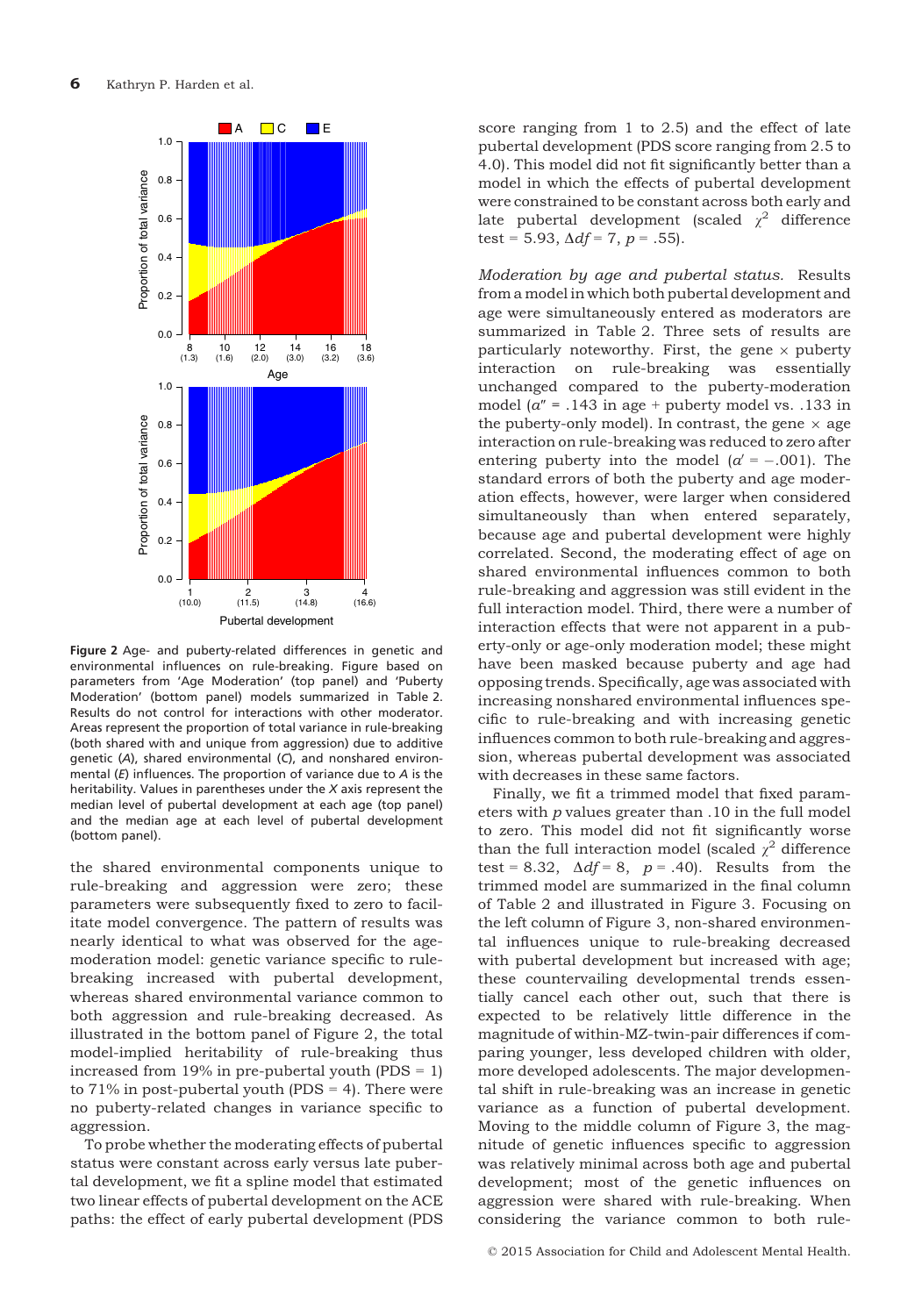

Figure 3 Developmental differences in genetic and environmental influences on rule-breaking and aggression. Figure based on parameter estimates of trimmed age + puberty moderation model (final column of Table 2). Puberty (.Age) = moderating effects of pubertal development controlling for age. Age (.Puberty) = moderating effects of age controlling for puberty. A = additive genetic;  $C$  = shared (family) environmental;  $E$  = nonshared (unique) environmental. Unstandardized variance components are represented.

breaking and aggression (right column of Figure 3), there were opposing developmental trends in genetic influences – initial developmental decreases are countervailed by a subsequent age-related increase. The major developmental shift in variance shared between rule-breaking and aggression was a decrease in family-level environmental influences as a function of age.

#### **Discussion**

This study extended previous research by simultaneously investigating age and pubertal development as moderators of genetic and environmental influences on aggressive and nonaggressive subtypes of ASB. Developmental increases in genetic influences specific to nonaggressive rule-breaking were better accounted for by pubertal status than by age. At the same time, there were age-related decreases in family-level environmental influences common to both rule-breaking and aggression, contributing to the developmental differentiation of these ASB subtypes.

A key issue for future research is to better understand the mechanisms underlying this gene  $\times$  puberty interaction, as puberty involves a coordinated suite of changes in biology, social rela-

tionships, and self-perception. In an 'outside the skin' process, puberty could usher in a constellation of social changes, such as autonomy from parents, that provide the adolescent with new opportunities to select environmental niches consistent with her own genetically influenced motivations and interests. Alternatively, in an 'inside the skin' process, the neuroendocrine events of puberty, particularly elevated concentrations of gonadal hormones, may directly affect gene expression, leading to innovative genetic effects on behavior. Distinguishing between socially mediated versus hormonally mediated processes will require a very large sample of twins combined with careful measurement of both hormones and social environments, such that gene  $\times$  social environment and gene  $\times$  hormone interactions can be tested simultaneously as mediators of the moderation effect. Technology for measuring hormonal concentrations cheaply and noninvasively in saliva and hair continues to progress, offering new opportunities to incorporate direct hormonal measurement in large behavior genetic samples. Additionally, if gene  $\times$  hormone interactions are indeed detected, this opens a new avenue for uncovering the specific genetic underpinnings of ASB, by focusing on genes whose transcription is known to be regulated by gonadal hormones.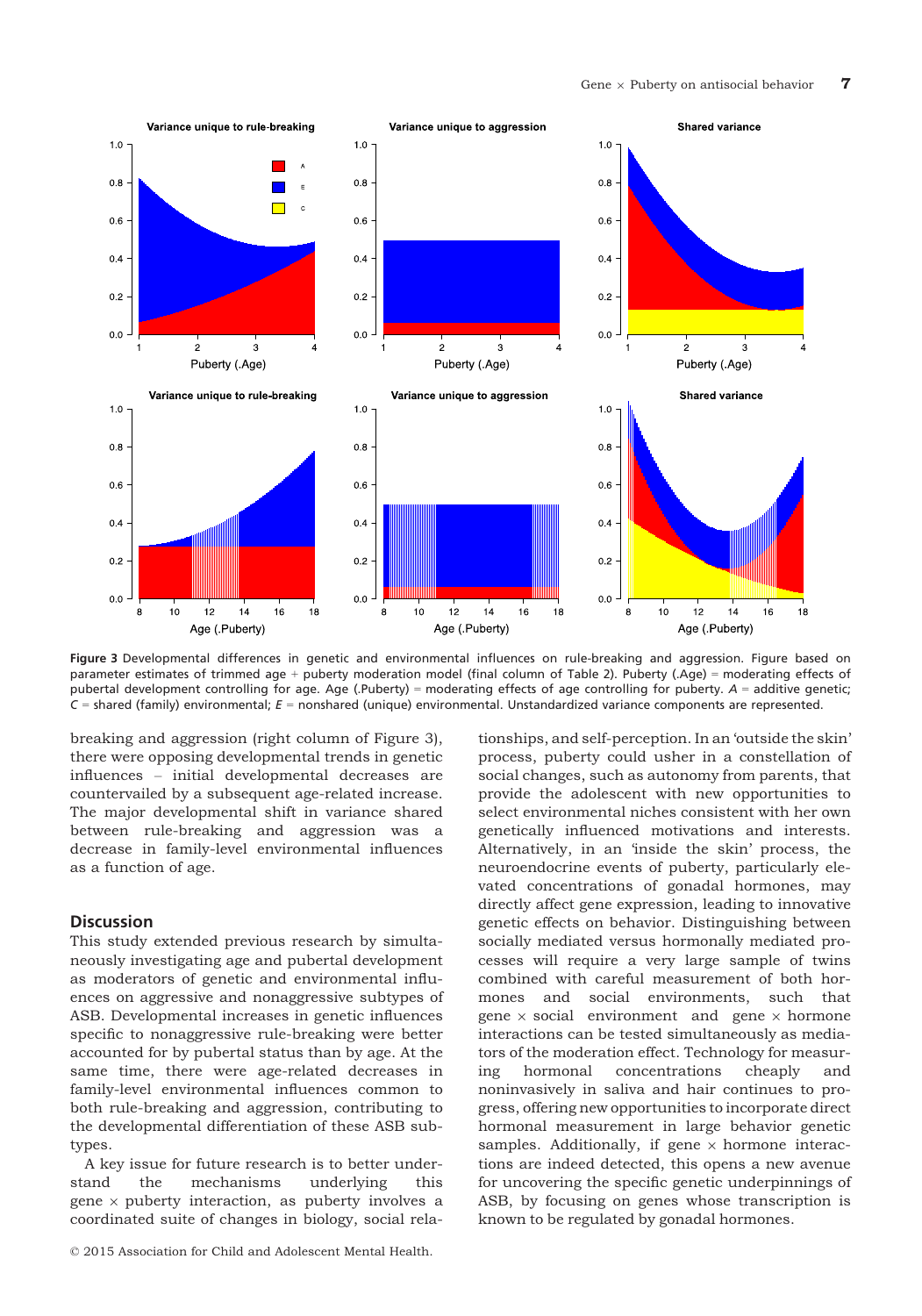## Limitations

We use a sample with a wide age range (8–20 years). Such age-heterogeneity is well suited for examining age moderation effects, but age and pubertal development are necessarily strongly confounded in a sample that spans the entire second decade of life. An alternative strategy for the study of pubertal effects is to focus on a very narrow age cohort, typically around ages 11–13; however, this approach conflates pubertal status (a person's level of physical development at particular point in time) and *pubertal* timing (individual differences in when a person experiences a particular pubertal status). Moreover, average levels of adrenal and gonadal hormones continue to increase for many years after early adolescence (Harden, Kretsch, Tackett et al., 2014; Šulcová, Hill, Hampl, & Starka, 1997). Ultimately, longitudinal research in which all adolescents are followed from prepuberty through young adulthood is necessary to disentangle fully the effects of age, pubertal status, and pubertal timing (Harden, Kretsch, Moore, & Mendle, 2014).

Second, pubertal development was measured using self-reports on the PDS. Previous studies have found that self-reports of pubertal development correlate with testosterone, estradiol, and DHEA as well as – or even better than – Tanner stages as determined by physical exam (reviewed in Harden, Kretsch, Moore et al., 2014; Shirtcliff, Dahl, & Pollak, 2009). In a subsample of the participants used in this study (boys ages  $14 +$ ), PDS scores were substantially correlated with salivary testosterone levels  $(r = .51)$ , and this correlation was due to shared underlying genetic influences (Harden, Kretsch, Tackett et al., 2014). Nevertheless, the correspondence between self-reports of pubertal development and hormonal concentrations is far from perfect (Dorn, Dahl, Woodward, & Biro, 2006), and future research will benefit from measuring pubertal development using multiple methods (Harden, Kretsch, Moore et al., 2014).

Finally, the CBCL measure of aggression includes a diverse set of behaviors, including physical aggression ('I physically attack other people'), relational aggression ('I am mean to others'), and oppositionality ('I am stubborn'). Factor analytic results support combining these items into a broadband aggression scale, but the operationalization of the aggression construct nevertheless remains relatively broad. The inclusion of behaviors beyond physical aggression might perhaps account for the fact that we find lower heritability for aggression than has been found in many previous behavioral genetic studies (Burt, 2012).

# **Conclusions**

Adolescence is a period of peak risk for antisocial behavior, and this developmental spike in socially problematic behavior is driven by engagement in nonaggressive rule-breaking behaviors. This study suggests that puberty is a critical juncture for the expression of genetic risk for nonaggressive forms of ASB, but future research is necessary to distinguish potential social and biological mechanisms underlying this gene  $\times$  puberty interaction.

#### Supporting Information

Additional Supporting Information may be found in the online version of this article:

Appendix S1. Measurement invariance models.

Figure S1. Observed distribution of pubertal development by age and sex.

Figure S2. Observed distributions of rule-breaking and aggression scale scores.

#### Acknowledgements

This research was supported by NIAAA grants 1-R21- AA023322 and 1-R21-AA020588. E. T-D. and K.P.H. are faculty research associates of the Population Research Center, which is supported by grant 5-R24-HD042849 from NICHD. The authors have declared that they have no competing or potential conflicts of interest.

## Correspondence

Kathryn P. Harden, Department of Psychology, University of Texas at Austin, 108 E. Dean Keeton Stop #A8000, Austin, TX 78712, USA; Email: paige.harden@gmail.com

## Key points

- Previous research has found that aggressive behavior differs from non-aggressive rule-breaking in etiology and developmental course. Most of the adolescent spike in antisocial behavior can be accounted for by rulebreaking.
- Using a sample of twins ages 8–20, this paper examined how genetic and environmental influences on rulebreaking aggression differed as a function of age and pubertal status.
- Genetic influences specific to rule-breaking increased with pubertal development, whereas genetic influences specific to aggressive behavior are not moderated by pubertal development.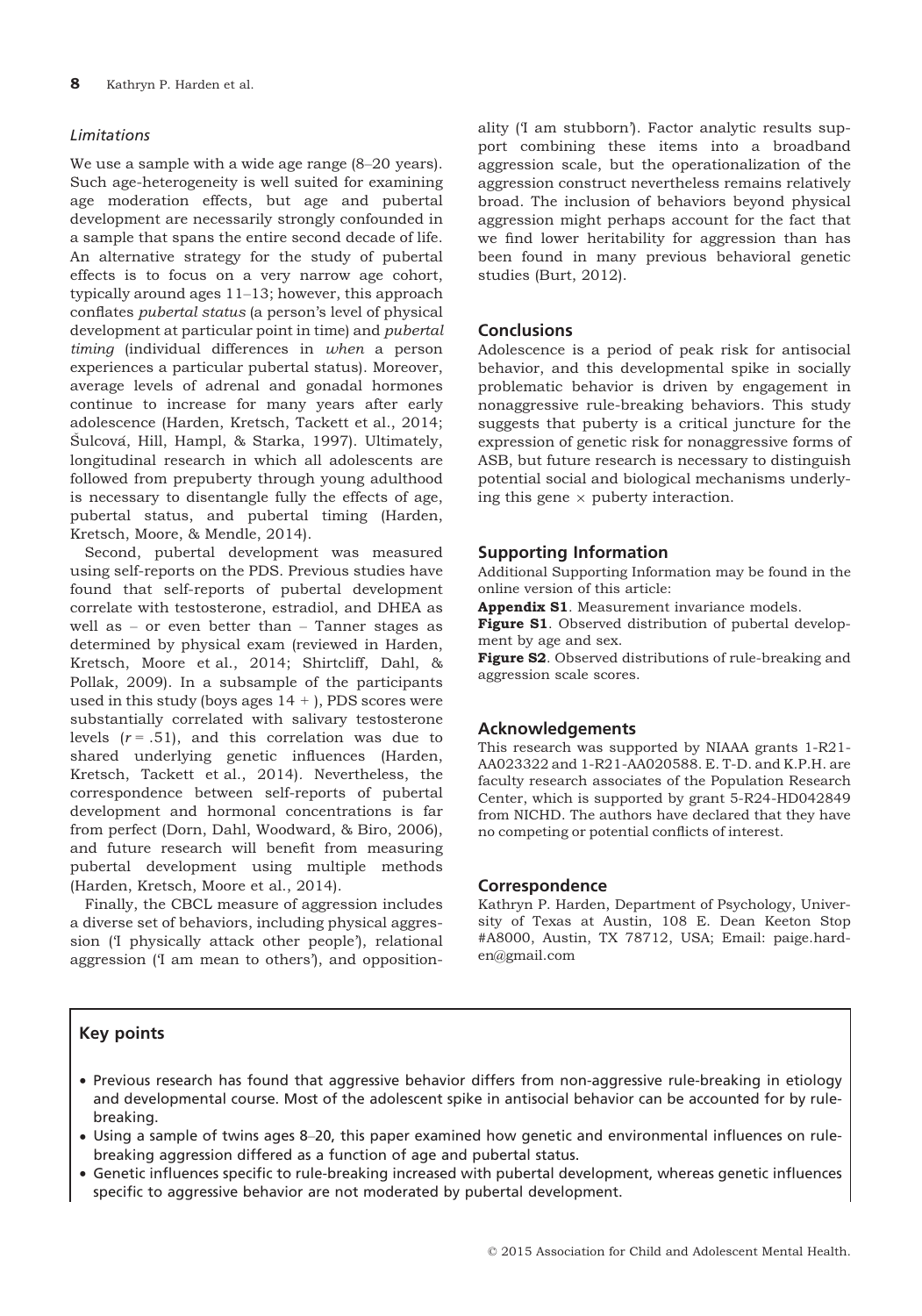- Puberty is a critical juncture for the emergence of genetic propensities toward certain types of antisocial behavior.
- Future research should examine mechanisms for how puberty activates genetic risk for rule-breaking forms of antisocial behavior, including effects of gonadal and adrenal hormones on gene expression.

#### Notes

1. Two items ('disobedient at school' and 'disobedient at home') are categorized as aggression items on the CBCL (Achenbach & Rescorla, 2001). The ostensible content of these items, however, is more consistent with the rule-breaking construct, and these items were both used (with factor analytic support) as indicators of rule-breaking by Burt & Neiderhiser (2009) – whose results we aim to replicate and extend in this paper. The purpose of the EFA, therefore, was to examine how these items performed in our sample. As shown in Table 2, both items loaded strongly on the rule-breaking factor (standardized loadings > .7). All other items loaded on the rule-breaking and aggression factors consistent with the CBCL scoring.

2. In their simulations, Hu and Bentler (1999) found that nearly 100% of misspecified models were rejected when a criterion of RMSEA <.045 in large sample sizes  $(n > 1,000)$  and recommended a cut-off of RMSEA <.06 as evidence for good fit to the data.

3. Previous studies have established the measurement invariance of CBCL items across sex (Fonseca-Pedrero, Sierra-Baigrie, Lemos-Giraldez, Paino, & - Muniz, 2012; Yarnell et al., 2013). ~

4. Alternatively, items could be residualized for covariates using ordinal logistic regression (OLR), which would be consistent with how the items were modeled in measurement invariance models. Scale scores constructed using OLR were nearly perfectly correlated with scores constructed using Poisson regression  $(rs > .99)$ ; however, scores constructed using Poisson regression were preferred because they were easily log-transformed to produce normally distributed variables (see Figure S2).

#### References

- Achenbach, T.M., & Rescorla, L.A. (2001). Manual for the ASEBA school-age forms & profiles. Burlington, VT: University of Vermont, Research Center for Children, Youth, & Families.
- Biro, F.M., Lucky, A.W., Huster, G.A., & Morrison, J.A. (1995). Pubertal staging in boys. The Journal of Pediatrics, 127, 100–102.
- Burt, S.A. (2012). How do we optimally conceptualize the heterogeneity within antisocial behavior? An argument for aggressive versus non-aggressive behavioral dimensions. Clinical Psychology Review, 32, 263–279.
- Burt, S.A. (2013). Do etiological influences on aggression overlap with those on rule breaking? A meta-analysis. Psychological Medicine, 43, 1801–1812.
- Burt, S.A. (2014). Evidence for meaningful etiological distinctions within the broader construct of antisocial

behavior. In S.H. Rhee & A. Ronald (Eds.), Behavior genetics of psychopathology. New York: Springer.

- Burt, S.A., & Klump, K.L. (2009). The etiological moderation of aggressive and nonaggressive antisocial behavior by age. Twin Research and Human Genetics, 12, 343–350.
- Burt, S.A., & Neiderhiser, J.M. (2009). Aggressive versus nonaggressive antisocial: Distinctive etiological moderation by age. Developmental Psychology, 45, 1164–1176.
- Dorn, L.D., Dahl, R.E., Woodward, H.R., & Biro, F. (2006). Defining the boundaries of early adolescence: A user's guide to assessing pubertal status and pubertal timing in research with adolescents. Applied Developmental Science, 10, 30–56.
- Fonseca-Pedrero, E., Sierra-Baigrie, S., Lemos-Giraldez, S., Paino, M., & Muñiz, J. (2012). Dimensional structure and measurement invariance of the Youth Self-Report across gender and age. Journal of Adolescent Health, 50, 148–153.
- Granger, D.A., Schwartz, E.B., Booth, A., & Arentz, M. (1999). Salivary testosterone determination in studies of child health anddevelopment.HormonesandBehavior,35,18–27.
- Harden, K.P., Kretsch, N., Moore, S.R., & Mendle, J. (2014). Descriptive review: Hormonal influences on risk for eating disorder symptoms during puberty and adolescence. International Journal of Eating Disorders, Advanced online publication.
- Harden, K.P., Kretsch, N., Tackett, J.L., & Tucker-Drob, E.M. (2014). Genetic and environmental influences on testosterone in adolescents: Evidence for sex differences. Developmental Psychobiology, 56, 1278–1289.
- Harden, K.P., & Mendle, J. (2012). Gene-environment interplay in the association between pubertal timing and delinquency in adolescent girls. Journal of Abnormal Psychology, 121, 73.
- Harden, K.P., Tucker-Drob, E.M., & Tackett, J.L. (2013). The Texas twin project. Twin Research and Human Genetics, 16, 385–390.
- Harden, K.P., Quinn, P.D., & Tucker-Drob, E.M. (2012). Genetically influenced change in sensation seeking drives the rise of delinquent behavior during adolescence. Developmental Science, 15, 150–163.
- Heath, A.C., Nyholt, D.R., Neuman, R., Madden, P.A., Bucholz, K.K., Todd, R.D., ... & Martin, N.G. (2003). Zygosity diagnosis in the absence of genotypic data: An approach using latent class analysis. Twin Research, 6, 22–26.
- Hu, L.T., & Bentler, P.M. (1999). Cutoff criteria for fit indexes in covariance structure analysis: Conventional criteria versus new alternatives. Structural Equation Modeling: A Multidisciplinary Journal, 6, 1–55.
- Klump, K.L., Culbert, K.M., Slane, J.D., Burt, S.A., Sisk, C.L., & Nigg, J.T. (2012). The effects of puberty on genetic risk for disordered eating: Evidence for a sex difference. Psychological Medicine, 42, 627–637.
- Klump, K.L., Keel, P.K., Sisk, C., & Burt, S.A. (2010). Preliminary evidence that estradiol moderates genetic influences on disordered eating attitudes and behaviors during puberty. Psychological Medicine, 40, 1745–1753.
- Lizotte, A.J., Chard-Wierschem, D.J., Loeber, R., & Stern, S.B. (1992). A shortened Child Behavior Checklist for delinquency studies. Journal of Quantitative Criminology, 8, 233–245.
- Loehlin, J.C. (1996). The Cholesky approach: A cautionary note. Behavior Genetics, 26, 65–69.
- Mann, F.D., Kretsch, N., Tackett, J.L., Harden, K.P., & Tucker-Drob, E.M. (2015). Person  $\times$  environment interactions on adolescent delinquency: Sensation seeking, peer deviance